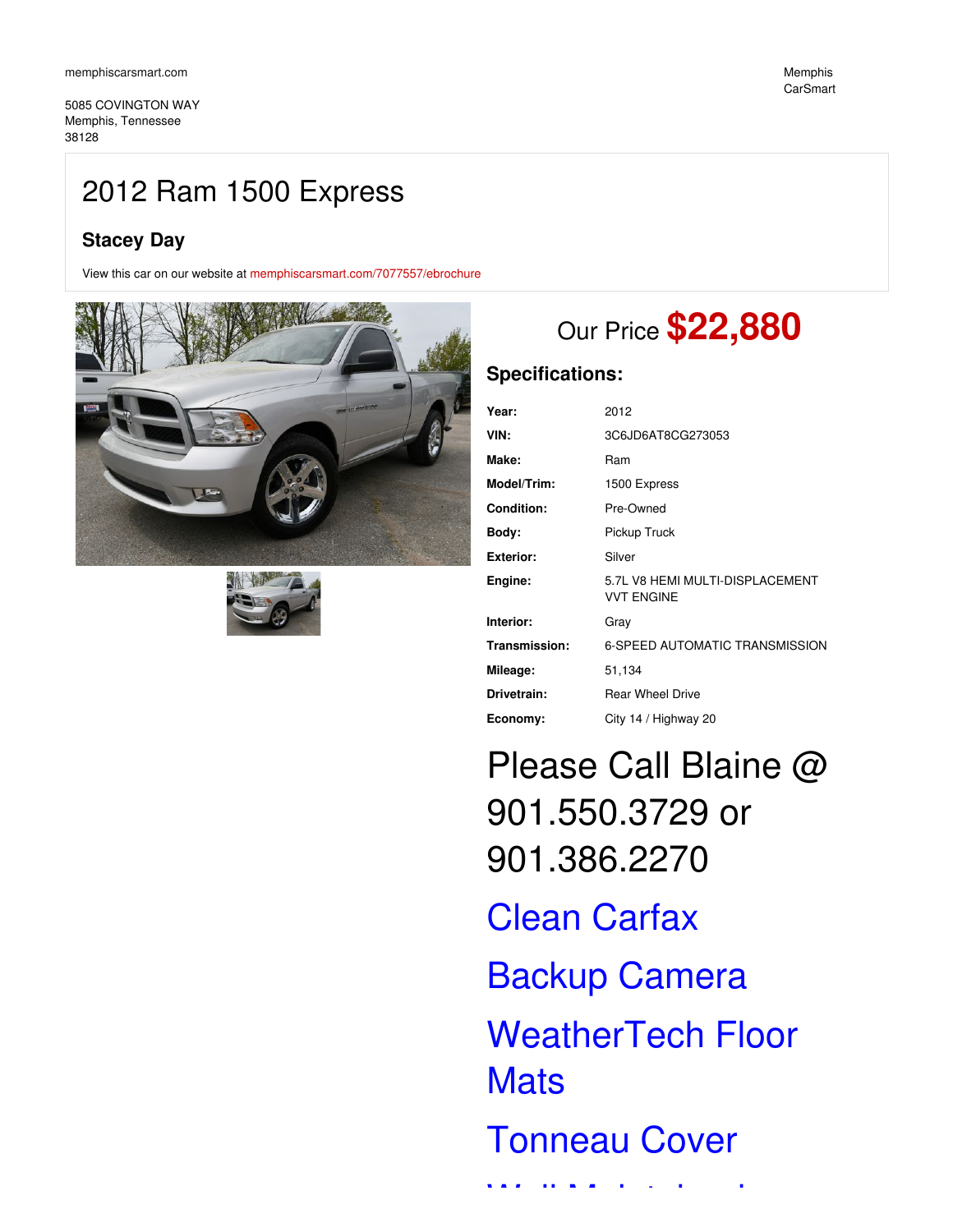# Well Maintained

# Good Tires

This 2012 Ram 1500 Express is in excellent condition. It comes from a non smoking owner and has been well maintained. This vehicle features an interior that has been professionally detailed.

2012 Ram 1500 Express

Memphis CarSmart - - View this car on our website at [memphiscarsmart.com/7077557/ebrochure](https://memphiscarsmart.com/vehicle/7077557/2012-ram-1500-express-memphis-tennessee-38128/7077557/ebrochure)

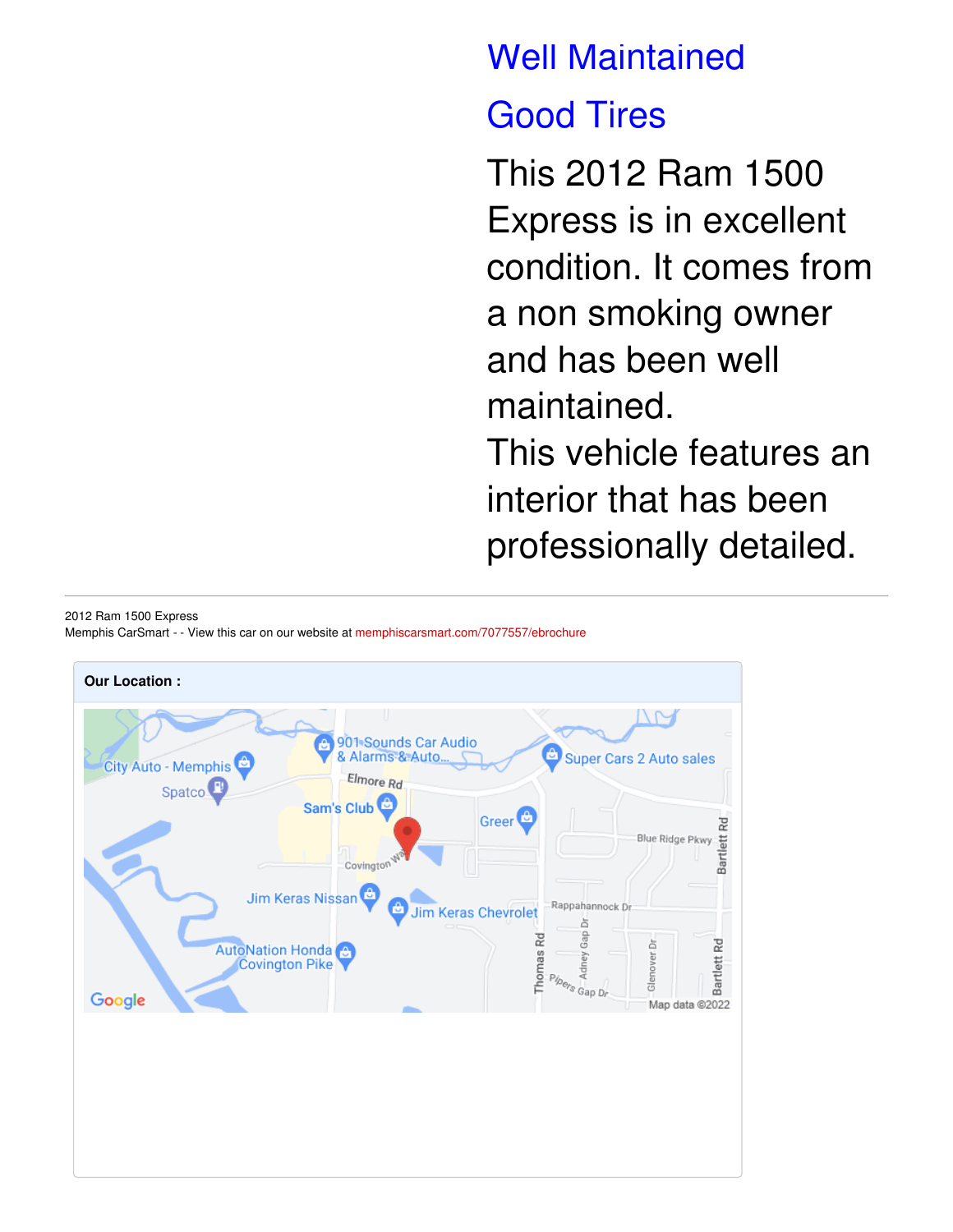## **Installed Options**

#### **Interior**

- 12V aux pwr outlet- Air conditioning- Assist handles- Base door trim
- Behind the seat storage bin Black instrument panel bezel- Carpeted floor covering
- Column-mounted shifter- Day/night rearview mirror- Floor tunnel insulation
- Front floor mats- HD vinyl 40/20/40 bench seat w/manual adjusters
- Instrument cluster w/tachometer- Pwr accessory delay- Rear dome lamp
- Sentry Key theft deterrent system Tilt steering column

### **Exterior**

- 17" steel spare wheel- 20" x 8" aluminum wheels Auto headlamps- Black door handles
- Black front bumper- Body color fuel filler door- Body-color front fascia- Body-color grille
- Body-color rear bumper w/step pad- Cargo lamp- Fixed rear window- Fog lamps
- Front bumper sight shields- Front license plate bracket- Front wheel spats
- Full-size temporary use spare tire- Halogen headlamps- Locking lug nuts
- Locking tailgate- Manual outside mirrors- P275/60R20 all-season BSW tires
- Rear wheel spats- Tinted windows- Tire carrier winch
- Variable intermittent windshield wipers

### **Safety**

- 12V aux pwr outlet- Air conditioning- Assist handles- Base door trim
- Behind the seat storage bin Black instrument panel bezel- Carpeted floor covering
- Column-mounted shifter- Day/night rearview mirror- Floor tunnel insulation
- Front floor mats- HD vinyl 40/20/40 bench seat w/manual adjusters
- Instrument cluster w/tachometer- Pwr accessory delay- Rear dome lamp
- Sentry Key theft deterrent system Tilt steering column

### **Mechanical**

- 160-amp alternator- 3.55 axle ratio- 5.7L V8 Hemi multi-displacement VVT engine
- 6'4" pickup box- 6-speed automatic transmission- 7-pin wiring harness
- 730-amp maintenance-free battery- Anti-lock 4-wheel disc brakes
- Dual rear exhaust w/bright tips- Electronically controlled throttle- Front stabilizer bar
- HD engine cooling- HD front shock absorbers- HD rear shock absorbers
- HD transmission oil cooler- Next generation engine controller- Pwr rack & pinion steering
- Rear stabilizer bar- Rear wheel drive- Tip start electronic starting feature
- Trailer tow w/4-pin connector wiring

## **Option Packages**

**Factory Installed Packages**

-

-

5.7L V8 HEMI MULTI-DISPLACEMENT VVT ENGINE

6-SPEED AUTOMATIC TRANSMISSION

SEE DEALER FOR SPECIFIC PRICING Tax, title, license and dealer fee of 398.00 are extra. unless itemized above.